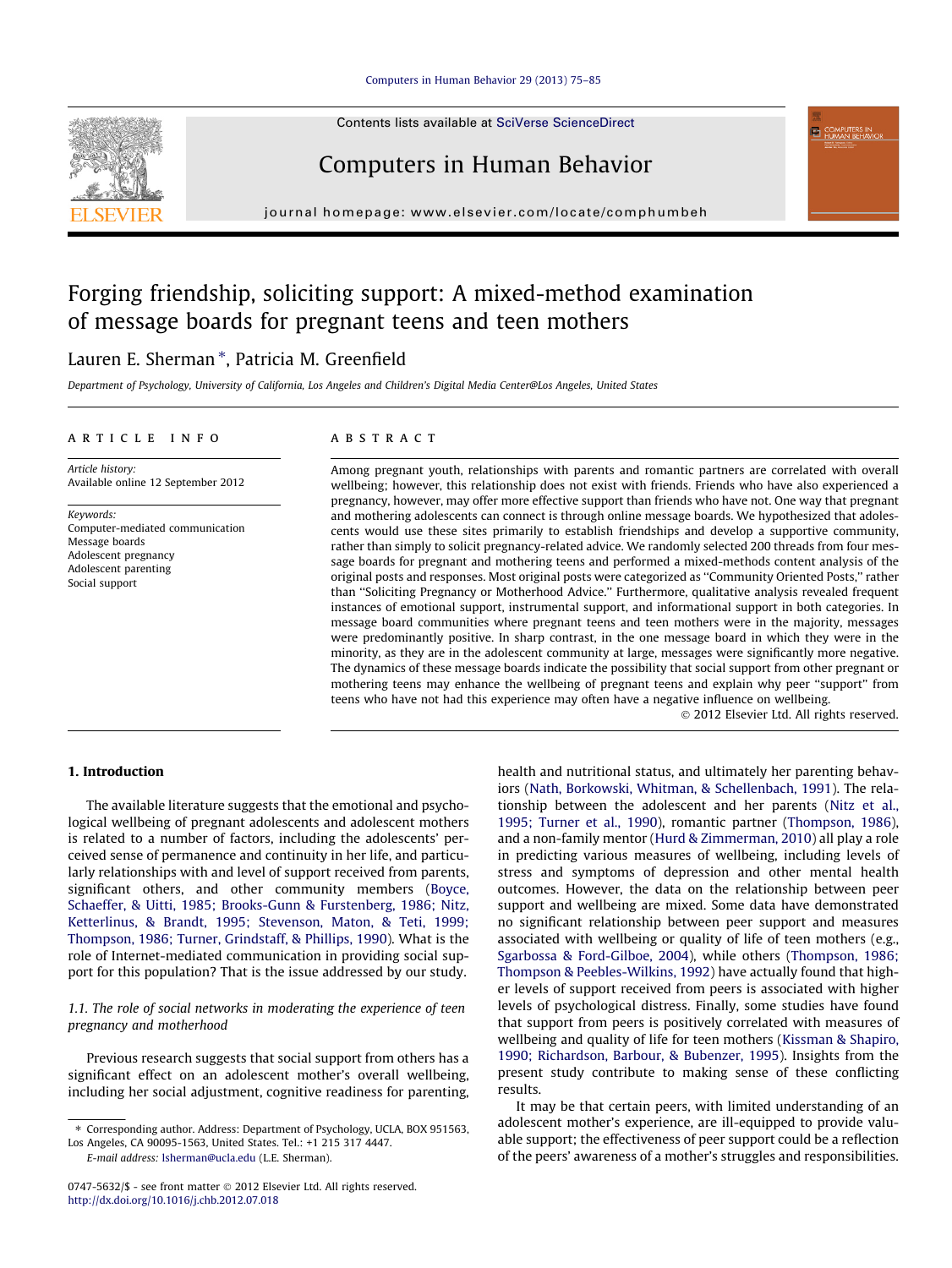If adolescent mothers rely strongly on peer relationships, only to notice that the nature of these relationships have changed following a pregnancy, increased levels of distress may result. Past qualitative research has demonstrated that young mothers experienced changes in peer relationships from being unable to socialize because of increased responsibilities or because they felt friends did not understand their experiences [\(Herrman, 2008](#page-9-0)). In contrast, young mothers who experienced pregnancy together reported feeling closer as a result of the experience. Thus, social support from peers may indeed play an important role in predicting adolescent wellbeing—provided that the peer is also experiencing pregnancy and motherhood. Internet message boards targeted to this population, the subject of the present study, can provide just this mutual understanding of the pregnancy or motherhood experience. Because of differences in user characteristics across different teen pregnancy/motherhood message boards, we were able to assess whether teens who had had the motherhood or pregnancy experience provided more constructive peer support for the teen mother population than adolescents who lacked such experience.

#### 1.2. Connecting to adolescent mothers online

While some young mothers or pregnant adolescents may be one of several in their school or community, others may be the only member of their peer group, class, or neighborhood experiencing pregnancy and motherhood. With Internet-based communities, however, isolated and marginalized teens are increasingly able to find and connect with others going through similar experiences ([Csipke & Horne, 2007; Custers & Van den Bulck, 2009; Eichhorn,](#page-9-0) [2008; Fox, Ward, & O'Rourke, 2005; Johnson, Ravert, & Everton,](#page-9-0) [2001; Mulveen & Hepworth, 2006; Ravert, Hancock, & Ingersoll,](#page-9-0) [2004; Whitlock, Powers, & Eckenrode, 2006](#page-9-0)).

A message board, also known as a bulletin board or forum, is an online tool that facilitates discussion on a particular topic. Participants register with a username of their choosing and then have the ability to post messages about the topic at hand. Other users can read the message and then respond, creating a ''thread'' that displays the original post and responses in reverse chronological order. The message board may be one of many boards contained on a particular host site. As it appears that most teens use the Internet to communicate with pre-existing friends ([Gross, 2004;](#page-9-0) [Subrahmanyam, Reich, Waechter, & Espinoza, 2008; Valkenburg](#page-9-0) [& Peter, 2007\)](#page-9-0) message board use is a departure from typical social behavior online.

#### 1.3. Online communities as a source of social support

In the past several years, a rich literature on online support groups for individuals suffering from distressing circumstances such as terminal illness, addiction, or parenting a child with special needs has developed [\(Barak, Boniel-Nissim, & Suler, 2008](#page-9-0)). While online support groups do not replace professional therapy or other treatments, they can serve to empower users and contribute to their overall wellbeing. Online support groups lead to support and empowerment through the development of new interpersonal relationships, the sharing of relevant knowledge and personal experience that can lead to informed decision-making, and the psychological power of writing ([Barak et al., 2008; Bartlett & Coul](#page-9-0)[son, 2011; Suler, 2008; Tanis, 2007\)](#page-9-0). Furthermore, because members of online support groups do not usually meet in day-to-day life, members may experience the ''online disinhibition effect,'' ([Suler, 2004\)](#page-10-0) wherein individuals feel more comfortable expressing their honest views or personal experience in the anonymous environment of the Internet. This disinhibition effect can lead to negative behaviors and hostile comments [\(van Uden-Kraan et al.,](#page-10-0) [2008\)](#page-10-0), but can also lead members to identify more closely with one another and can serve to neutralize status indicators present in daily life [\(Barak et al., 2008](#page-9-0)). Finally, while members of online support communities often use these environments to seek knowledge related to their condition, many online communities contain primarily ''off-topic'' conversations, suggesting that members connect over more than just their shared distressing experience [\(van](#page-10-0) [Uden-Kraan et al., 2008\)](#page-10-0).

## 1.4. Message board use in adolescence: isolated and marginalized teens

The online support literature may shed some light on the experiences of members of teen pregnancy and mothering communities. However, the majority of existing online support research has focused on adults ([Elwell, Grogan, & Coulson, 2011](#page-9-0)). Examination of teen-focused message board communities is particularly important because online communities for teens often serve individuals who are isolated or marginalized, and the development of successful peer relationships is a key component of the adolescent period [\(Brown, 2004; Waldrip, Malcolm, & Jensen-Campbell,](#page-9-0) [2008\)](#page-9-0). Emotional, behavioral, and social adjustment are linked to the level of peer acceptance and the quality of peer relationships, especially for girls ([Ma & Huebner, 2008\)](#page-9-0). Teens who maintain close friendships are more well-adjusted than those who do not. Even the existence of a single friend who provides support and protection can predict significantly better adjustment ([Waldrip et al.,](#page-10-0) [2008\)](#page-10-0) For some teens, online communities may provide a social support network that is otherwise limited or unavailable.

Indeed, the literature suggests that message boards are frequently used by adolescents who feel isolated as a result of a concern that they cannot discuss with family or friends, and much of the previous research on teen message board use has examined communities that center on topics that users might consider private or difficult [\(Csipke & Horne, 2007; Custers & Van den Bulck 2009;](#page-9-0) [Eichhorn, 2008; Fox et al., 2005; Johnson et al., 2001; Mulveen &](#page-9-0) [Hepworth, 2006; Ravert et al., 2004; Suzuki & Calzo, 2004; Whitlock](#page-9-0) [et al., 2006](#page-9-0)). The communities allow teens to make new friends and communicate with others who understand their perspective and to join a peer group where their experience is the norm.

However, not every aspect of these communities is positive. Some communities normalize negative behaviors, like self-injury or ''cutting,'' [\(Whitlock et al., 2006](#page-10-0)) or behaviors associated with anorexia [\(Csipke & Horne, 2007; Custers & Van den Bulck, 2009;](#page-9-0) [Eichhorn, 2008; Fox, Ward, & O'Rourke, 2005; Mulveen & Hep](#page-9-0)[worth, 2006\)](#page-9-0). Illness support groups, while offering peers an opportunity to connect with others who share their diagnosis ([Johnson et al., 2001](#page-9-0); [Ravert et al., 2004\)](#page-10-0) may also increase the likelihood of the emotionally devastating experience of losing a friend to a disease. Message boards, particularly those populated by adolescents, may also lead to the spread of false information. For example, users occasionally offer advice on teen health and sexuality message boards that is in direct contradiction to another user's advice ([Suzuki & Calzo, 2004\)](#page-10-0). Given that many individuals can read these publicly accessible message boards, the spread of false information may affect more than just the original poster. As with other examples from the literature, it is likely that message boards for pregnant teens and teen mothers may contain negative content. However, it is also possible that positive outcomes—i.e., the provision of support and the development of new friendships—may outweigh or at least balance these negative possibilities.

## 1.5. Online communities for adolescent mothers: clinical research

The idea of adolescent mothers obtaining guidance and support on the Internet is not a new one. [Dunham and colleagues \(1998\)](#page-9-0) developed a clinical version of public motherhood message boards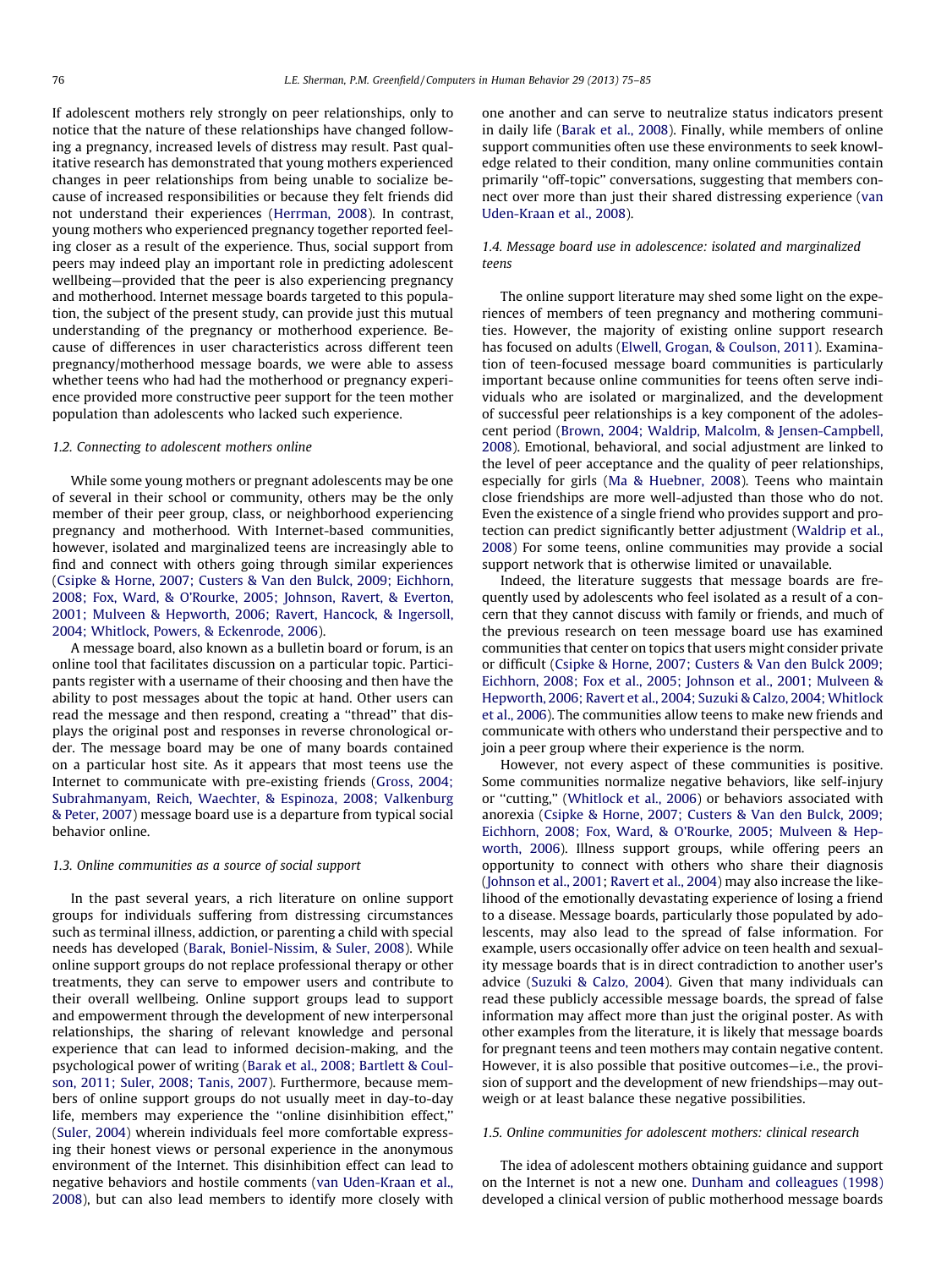to test the effectiveness of this medium in combating isolation and providing a new support network. The researchers found that level of participation in the site was associated with participants' isolation from peers, suggesting that the community functioned to ''fill a gap'' that existed in the teens' social network.

[Kauppi and Garg \(2009\)](#page-9-0) followed up on this research by implementing a similar support community over a 3-year period by adding features like chats with social service providers and other experts and by organizing periodic workshops in which users met face-to-face. The integration of online and in-person support represents a significant departure from the nature of most online message boards, in which most members will never meet faceto-face. While the in-person supports added to the participants' positive experiences, these services were available only to individuals within close proximity of the program. Public online message boards, which are available to anyone with an Internet connection, have the potential to influence a much larger number of people, including those who are not adolescents or mothers.

## 1.6. Teen motherhood and pregnancy boards available to the public

As of this publication, public message boards for pregnant teenagers and teenage mothers continue to attract users. These public sites differ from the network developed in Dunham and colleagues', study in a few key ways:

- 1. By virtue of the fact that these websites are publicly accessible, users are not necessarily adolescent mothers. Users may be pregnant but not yet mothers, for example. Given that these message board communities are often sub-forums on larger websites, readers and participants may have different backgrounds based on the content of the larger site. Adolescent fathers, siblings or friends of adolescent mothers, or curious individuals with no relationship to teen pregnancy are free to read the message boards and even, technically, to participate.
- 2. Participants in Dunham's study were aware of their involvement in clinical research and likely made the assumption that some, if not all, of their activity would be monitored by researchers. This knowledge likely affected their behavior to some extent. Adolescent behavior in online communities differs drastically when participants believe they are not being monitored by adults, particularly when it comes to content that may be perceived as negative, such as sexually explicit conversation or racist remarks [\(Subrahmanyam, Šmahel, & Greenfield,](#page-10-0) [2006; Tynes, Reynolds, & Greenfield, 2004](#page-10-0)).
- 3. Furthermore participants in the clinical studies may have felt extrinsically compelled to continue their participation, particularly if an incentive was offered or if they did not wish to upset the researchers by ending their involvement. One would not expect members of public message boards to be extrinsically motivated to participate over time.

Therefore, observation of these public message boards allows us to understand how online communities function when they are not part of a clinical program. While it is likely that many of the positive aspects of the clinical communities will remain a part of these public message boards, other more negative features may emerge as well, especially given the unmonitored nature of these message boards.

## 1.7. The present study

The present study examined online teen pregnancy and motherhood message boards through a mixed-methods content analysis.

#### 1.7.1. Hypotheses

- 1. We predicted that, as with other online message boards ([Csipke & Horne, 2007; Custers & Van de Bulck, 2009;](#page-9-0) [Eichhorn, 2008; Fox et al., 2005; Johnson et al., 2001;](#page-9-0) [Mulveen & Hepworth, 2006; Ravert et al., 2004; Suzuki](#page-9-0) [& Calzo, 2004; Whitlock et al., 2006\)](#page-9-0), support groups ([Barak et al., 2008; Bartlett & Coulson, 2011; Tanis,](#page-9-0) [2007](#page-9-0)) and teen pregnancy communities ([Dunham et al.,](#page-9-0) [1998; Kauppi & Garg, 2009](#page-9-0)) these communities would serve primarily a social support function, with the majority of posts containing conversational topics or updates that presuppose maintained relationships with other forum members. While we expected to see posts containing pregnancy-related-advice solicitation, such as health and medical questions, we expected that these would occur less frequently.
- 2. We hypothesized that, among communities of pregnant teens and teen mothers, responses to both communityrelated posts and advice-soliciting posts would prompt significantly more positive responses compared with negative responses.
- 3. We expected a higher percentage of positive posts in forums in which pregnant teens and teen mothers were the norm (i.e., in the majority) and a higher percentage of negative posts in forums in which pregnant teens and teen mothers were in the minority.

#### 1.7.2. Qualitative analysis

Previous qualitative research examining social support in online communities has assessed the presence of emotional and informational support in original posts and responses [\(Braithwaite,](#page-9-0) [Waldron, & Finn, 1999; Elwell et al., 2011; Meier, Lyons, Frydman,](#page-9-0) [Forlenza, & Rimer, 2007\)](#page-9-0), and used these types of support as a framework for understanding empowerment in online support groups ([Tanis, 2007\)](#page-10-0). Emotional and informational support, originally characterized by House, are two qualitatively distinct means by which individuals may offer assistance to another. Emotional support is the provision of caring, empathy, love, and trust; informational support is defined as providing an individual with information or advice that is helpful in coping with personal or environmental obstacles [\(House, 1981\)](#page-9-0). Furthermore, while others have suggested that House's instrumental support, or support that involves the provision of an action or behavior that directly helps another individual ([House, 1981](#page-9-0)), is impossible within an online context, preliminary analysis suggested that instances of instrumental support did occur in our sample. Thus, we highlighted instances of emotional, informational, and instrumental support in our analysis. Finally, we selected examples of negative (nonsupportive) responses and analyzed the circumstances in which they appeared.

## 2. Method

#### 2.1. Message board selection

An Internet search engine (Google.com) was used to identify and select message board communities for pregnant teenagers, as this was a method thought likely to be utilized by young women searching for online communities. Terms searched include teen pregnancy message board, teen pregnancy forum, and adolescent pregnancy forum. Out of the message boards identified using this method, we selected four for in-depth analysis. These four sites were chosen on the basis of several factors: the message boards demonstrated recent activity (posts less than 3 months old), were organized in a manner that allowed for random selection of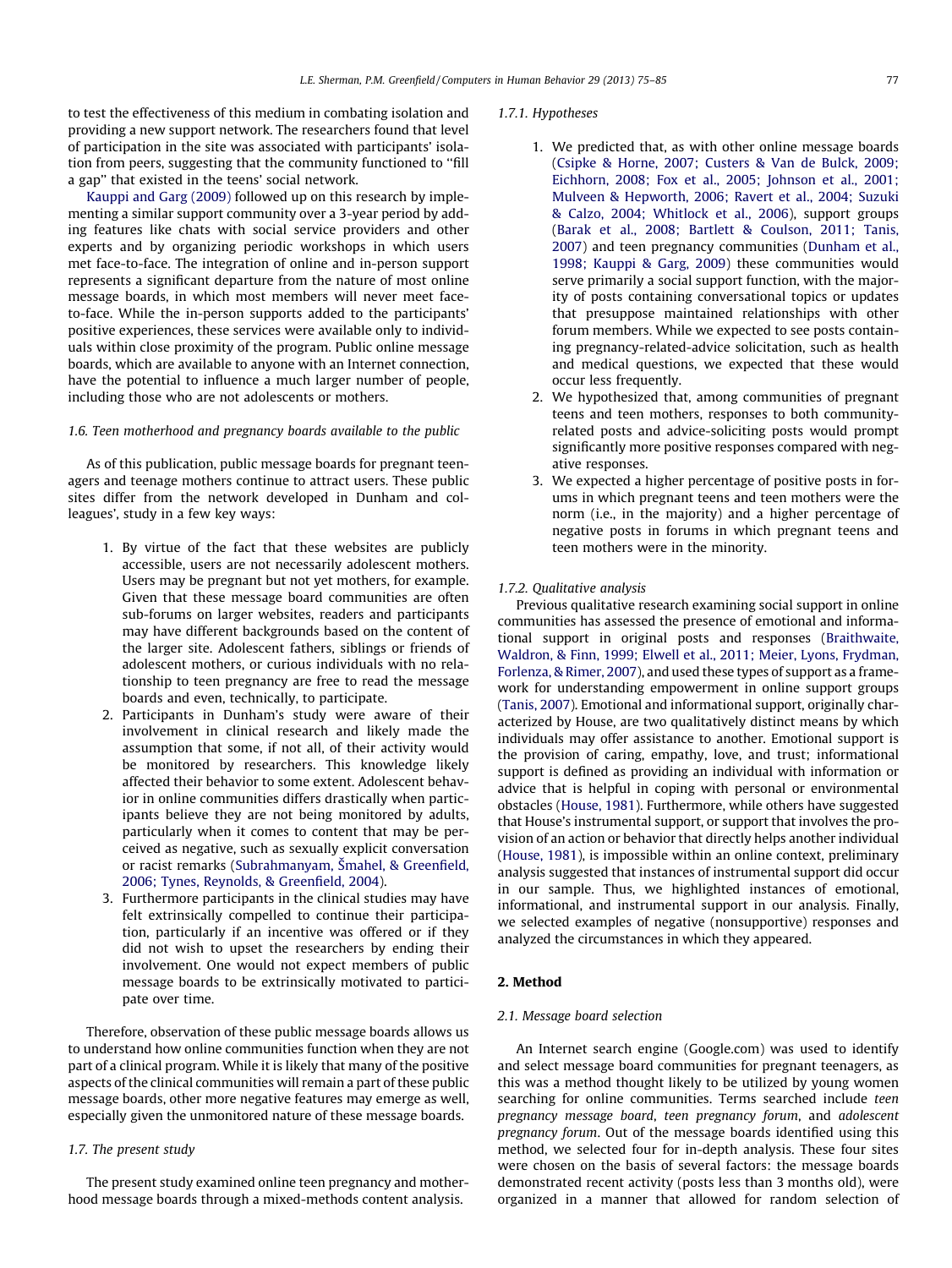individual posts, and were accessible to any interested reader (i.e., one did not need to pose as a member of a particular demographic group in order to read posts). All teen pregnancy message boards were hosted by larger message board communities. Forum 1 was hosted by a more general pregnancy/motherhood web site. The teen forum on this site contained 22,664 threads as of April 10, 2010. Forum 2 was hosted by a teen message board site and contained 82 threads as of April 10, 2010. Forum 3 was hosted by a general pregnancy/motherhood message board site and contained 4926 threads as of April 10, 2010. Forum 4 was hosted by a health message board site and contained 14,270 threads as of April 10, 2010.

## 2.2. Selection of threads within each forum

We coded each message board using three units of analysis: the original post, the individual response to that post, and the user.

Within each forum, fifty threads were randomly selected using a random number generator. The threads, which included the original post and all subsequent responses, were saved for coding and content analysis.

## 2.3. Coding user demographics

To obtain a sample of users for demographic purposes, we selected the first two participants in each thread (the original poster and the first respondent). Once a user had been selected, her or his username was added to a list so that we would not select that user a second time accidentally. In cases where the first or second user in a thread had already been selected, the third participant in the thread was selected for coding, etc. This process continued until a sample of 50 users was selected from each forum. While only the first participating users were selected from threads, each thread was coded in its entirety for content of original posts and responses, as discussed in Section 2.4.

We decided to sample users based on participation rather than random selection for a number of reasons. First, some forums did not provide a complete list of participants, necessitating an alternate method of selection. Furthermore, through our method, frequent posters were more likely to be represented in the sample. This sampling approach also increased the likelihood of selecting active participants who frequently posted and participated in discussion, thus contributing to the atmosphere of the community within the site.

Demographic data were collected for each selected user. The user's age and gender were collected when available, as well as the participant's pregnancy or motherhood status. Demographic information was determined through a number of sources. Some message board sites allowed users to create a profile, a customizable personal web page also hosted by the site. Some profiles prompted users to enter certain information, including age and gender, while others were more general, allowing users to choose which details to reveal. Signatures, custom messages that appear at the bottom of users' posts and which could include text, graphics, or animations, also revealed demographic information. Finally, the content of the users' previous posts frequently contained declarations of age, gender, and pregnancy status. For each user, the first author explored these various sources and coded all available information based on the user's self-report.

Pregnancy and motherhood status fell into several categories, which were defined after preliminary observation of the message boards. Each user was coded as either pregnant, a mother, the friend/boyfriend/family member of someone who is pregnant, someone who thinks she may be pregnant, or someone who is interested in becoming pregnant. Several users were coded in more than one category, and those that did not appear to fall into any of the above categories were coded as ''None of these.'' Pregnancy status and age were recorded according to the time of the post recorded for this study. In other words, if a user was 18 and a mother at the time of data collection but was 17 and pregnant at the time of the recorded post, the latter data were recorded. This method was chosen in order to reflect the demographic data of active users as closely as possible.

### 2.4. Coding original posts and responses

All original posts were coded for content using a series of binary (presence–absence) codes developed after preliminary examination of the message boards. Posts were divided broadly into three major categories: Soliciting Pregnancy or Motherhood Advice encompassed all questions or solicitation for advice that explicitly related to pregnancy, women's health, motherhood, or childcare. Questions in this category could be posed by new participants or by existing community members, and generally did not require respondents to have previous knowledge of the poster's situation. The second category of posts was Community-Oriented Posts. Posts in the latter category could be, but were not necessarily, pregnancy- or childcare-related. Community-Oriented Posts included introductory posts, solicitation for friendship, and general updates. Finally, posts that were related to the maintenance of the forum (e.g., posts about forum rules, requests for a custom signature) were categorized as Forum-Related Posts. Posts that addressed multiple topics could be coded in more than one category.

All responses following the original post were coded individually for tone into one of three mutually exclusive categories: positive, negative, or neutral. Responses classified as ''positive'' contained positive or supportive content that was explicitly directed at another user. A response about a positive subject alone did not qualify. Responses containing compliments, words of welcome, wishes of good luck, congratulations, or support (''hang in there!'' ''I'm sorry for your loss''), or similar offers were all coded as positive. Responses that contained explicitly negative comments directed at another user, such as name-calling or insults, were coded as ''negative.'' Discussion of negative topics (e.g. abortion) or an expression of disagreement with another user were not coded as negative unless the author appeared to be intentionally insulting or disparaging the other user. Comments that did not contain explicitly positive or negative words directed at another user were coded as ''neutral.''

#### 2.5. Qualitative data analysis

Throughout the coding process, we isolated typical examples of Soliciting Pregnancy or Motherhood Advice, Community-Oriented Posts, and Forum-Related Posts. Furthermore, we selected posts and responses that fit the definition of emotional, informational, and instrumental support, as discussed above, for further qualitative analysis. Finally, we selected examples of nonsupportive comments and unexpected findings for further qualitative analysis.

Considering the sensitivity of the subject matter and the age of the users, however, preserving the anonymity and privacy of the message board participants was of particular importance, as was the preservation of the message boards' integrity. The procedure approved by the Institutional Review Board at the University of California, Los Angeles stipulated that published findings preserve the anonymity of the users and communities. Given that many quotes were traceable to the original source when entered into a search engine, we decided to eliminate direct quotations. The quotations demonstrated here have been minimally modified in such a way as to maintain the feel and content of the original message, an approach used in previous studies of online communities ([Braithwaite et al., 1999; Whitlock et al., 2006\)](#page-9-0). For example, in one excerpt we changed the name of the user's child, rendered numbers as words instead of figures, and changed the words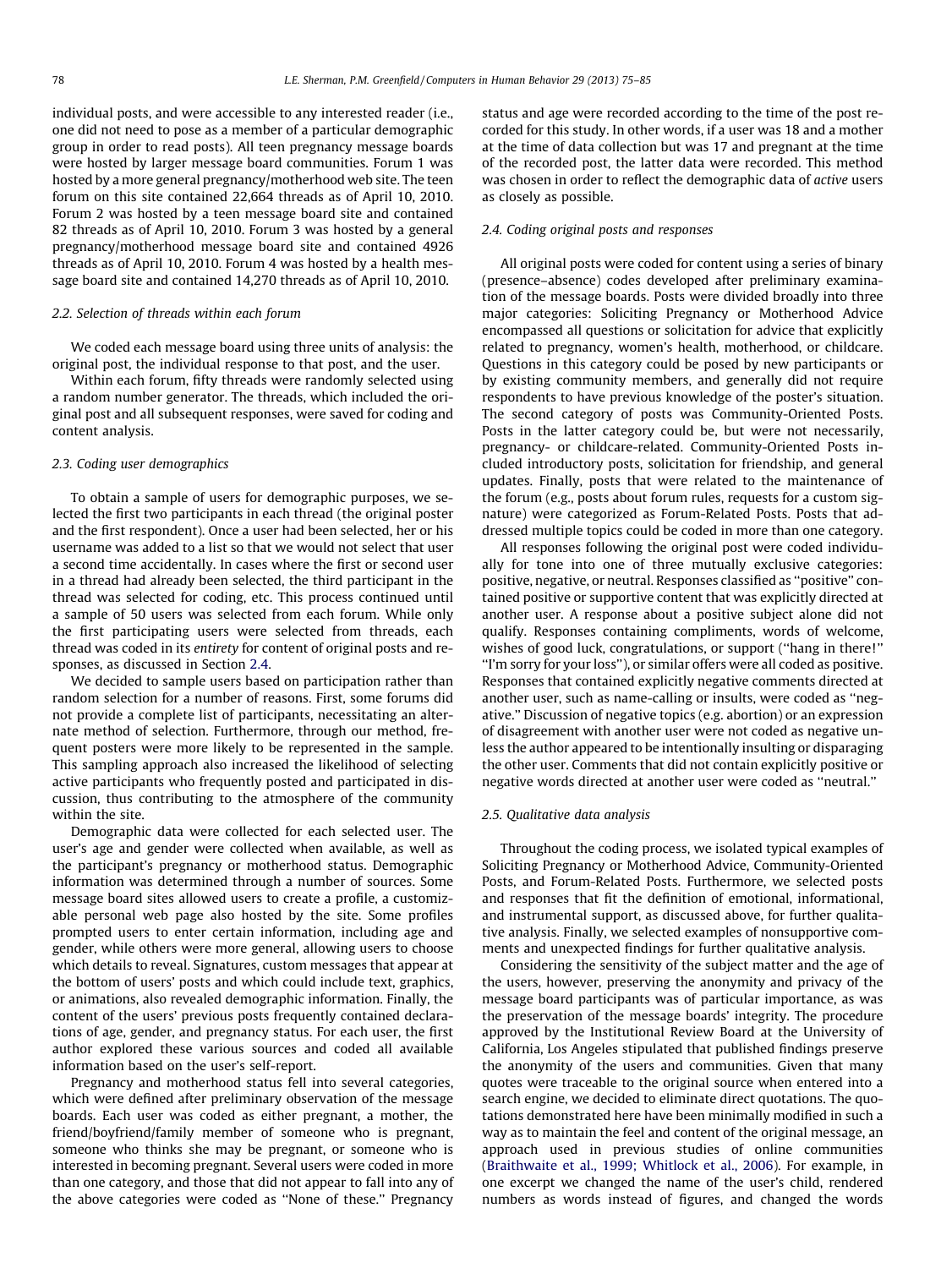''brother or sister'' to ''sibling.'' While these changes made the quotation untraceable by search engine, they did not alter the content of the post related to the users' experiences or emotions. All modified quotations were entered into a search engine (Google.com) to ensure that they were different enough so as not to lead to the original source. We preserved misspelling and agrammatical stylistic features in the quotes utilized in the qualitative discourse analysis.

## 2.6. Reliability

The first author initially coded all 200 threads, including original posts and all subsequent responses contained within. A randomly chosen 25% of threads from each forum was selected and double coded by a research assistant. For content of original post, the two coders agreed on 92.5% of all posts, Cohen's kappa = .869. For all threads containing positive and neutral responses only, (93.5% of all posts), the two coders agreed on 94.8% of all individual responses, Cohen's kappa = .891. Because negative responses occurred too infrequently to assess reliability, an alternate method of double-coding was devised for threads containing negative responses. Both coders independently examined all 200 threads and flagged any threads that they believed contained negative content. If a thread was flagged by either coder, all responses in that thread were double-coded for positive, negative, and neutral responses. Any disagreements concerning negative responses were discussed and the coders came to a mutual decision about whether it was negative, neutral, or positive. Therefore, all threads containing negative responses were double-coded.

### 2.7. Differences among the forums

Forum 2 differed from the other three forums on a number of demographic variables. Nineteen users were identified as male (40.4% of users for whom gender could be identified), whereas a male user appeared only a single time in the other three forums combined. Furthermore, while pregnancy/motherhood status varied somewhat by forum, Forum 2 was particularly divergent in that it contained a large number of users that did not identify as pregnant or a mother. As demonstrated in Table 1, only Forum 2 significantly differed from all other forums in the ratio of users that were mothers or expecting vs. users that were neither mothers or expecting. Indeed, Forum 2 was the only forum in which the latter group outnumbered the former.

With its large number of male users and users who were not pregnant or mothers, Forum 2 was not a community of mothers and mothers-to-be, but rather a community populated by teens with more diverse experiences with pregnancy, more typical of the face-to-face peer group in many schools or communities more generally. We begin by exploring the characteristics of the three forums in which most members had experienced motherhood or pregnancy (Hypotheses 1 and 2 and qualitative analysis). We end by exploring the differences in support between these three forums and the forum in which a minority of participants had experienced motherhood or pregnancy (Hypothesis 3 and qualitative analysis).

## 3. Results and discussion

3.1. User demographics: age, gender, and pregnancy status in Forums 1, 3, and 4

Users ranged in reported age from as young as 14 to as old as 31. The average reported age of users in all forums was 18.59  $(SD = 2.72)$ , with the middle 50% falling within the 17-20 year range. Gender data, collected from profiles or surmised from post content, was available for all users in Forums 1, 3, and 4, and all but one user was reported female (99.3%).

Users were categorized into a variety of pregnancy or motherhood categories. Many users were categorized as pregnant (43.3%) at the time of their post, and an even greater number of users were categorized as mothers (46.0%). A few users (6.0%) did not reveal information in their posts or profiles that suggested they fit into any of the status categories; these individuals were categorized as ''None of these.'' Relatively fewer individuals were categorized as the friend, boyfriend, or family member of a pregnant individual (1.3%), formerly pregnant but not raising a child (6.7%), concerned she might be pregnant (7.3%), or interested in becoming pregnant (also known as ''TTC'' or ''Trying to Conceive'' on at least one forum; 2.7%). In several cases, individuals were placed into multiple categories. Indeed, 8.7% of the sample consisted of mothers who were once again pregnant (indicating that 80.7% of all users were pregnant and/or a mother). In all, 13.3% of users were categorized at least twice, which accounts for total percentages adding to greater than 100%.

#### 3.2. Content of original posts and responses

#### 3.2.1. Quantitative analysis

[Table 2](#page-5-0) demonstrates typical examples from the three topic categories. Ninety-six out of 150 posts (64%) were classified as Community-Oriented Posts, while only 57 posts (38%) solicited pregnancy or motherhood advice, and six posts (4%) were classified as Forum-Related Posts. Eight percent of posts contained more than one topic, which accounts for the fact that these percentages add to greater than 100%. To determine whether posts only soliciting pregancy or motherhood advice (45 posts) occurred significantly less frequently than posts containing community-oriented content only (85 posts), a binomial analysis was conducted. Among posts that only solicited pregnancy or motherhood advice or only contained community-oriented content ( $n = 130$ ), posts only soliciting pregnancy-related advice occurred significantly less frequently than posts containing community-oriented content without explicitly soliciting advice  $(p < .0001)$ . In other words, users solicited advice a minority of the time; for the majority of posts, users simply engaged in conversation, building relationships, and general updates on their lives. These results support Hypothesis 1 and suggest that users focused the majority of their message-board participation on socializing, sharing their day-to-day experiences, and building friendships.

| Table 1                              |  |  |
|--------------------------------------|--|--|
| Pregnancy/motherhood status by Forum |  |  |

| Users identified as pregnant and/or parent | Users identified as neither pregnant nor parent |                                                     |  |  |  |
|--------------------------------------------|-------------------------------------------------|-----------------------------------------------------|--|--|--|
| 44 (88%)                                   | 6(12%)                                          | $1 \neq 2$ <sup>***</sup> , $1 \neq 4$ <sup>*</sup> |  |  |  |
| 8(16%)                                     | 42 (84%)                                        | $2 \neq 3$ ***, $2 \neq 4$ ***                      |  |  |  |
| 42 (84%)                                   | 8 (16%)                                         |                                                     |  |  |  |
| 35 (70%)                                   | 15 (30%)                                        |                                                     |  |  |  |
|                                            |                                                 |                                                     |  |  |  |

Note: Forum 1 vs. 2,  $\chi^2$  = 49.08, df = 1; Forum 3 vs. 2,  $\chi^2$  = 43.56, df = 1; Forum 4 vs. 2,  $\chi^2$  = 27.58; df = 1; Forum 1 vs. 4,  $\chi^2$  = 3.86, df = 1.<br>
\*\*\* n < 001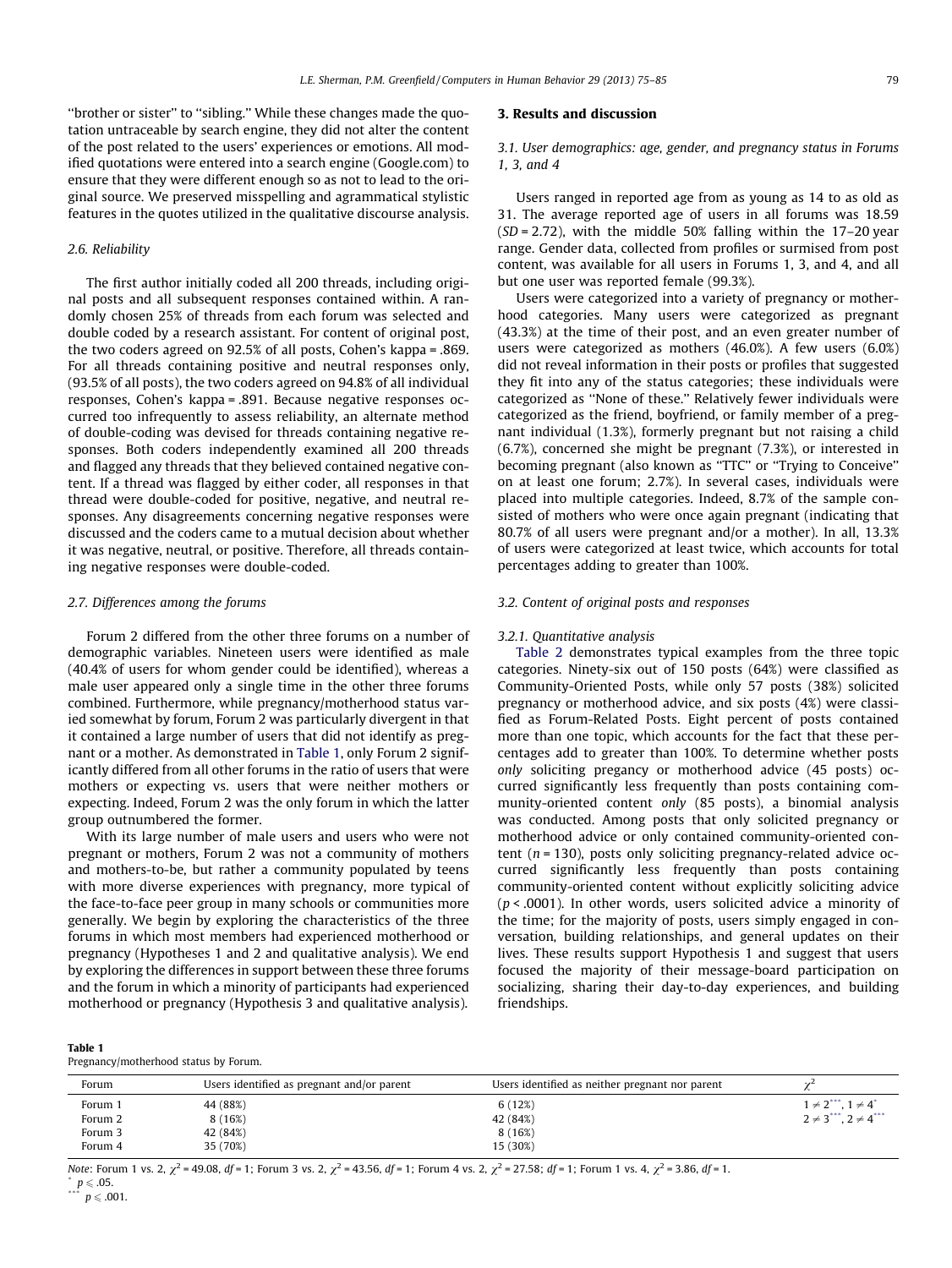#### <span id="page-5-0"></span>Table 2

Topic categories and examples of original posts.

| Soliciting pregnancy or motherhood advice                                                                                                                                                                                                                                                                                                                                                                                                                                                                                                                                                                                                                                                                                                                                                                                                    |
|----------------------------------------------------------------------------------------------------------------------------------------------------------------------------------------------------------------------------------------------------------------------------------------------------------------------------------------------------------------------------------------------------------------------------------------------------------------------------------------------------------------------------------------------------------------------------------------------------------------------------------------------------------------------------------------------------------------------------------------------------------------------------------------------------------------------------------------------|
| General or open-ended solicitation of advice:<br>"I've only recently turned 17 and discovered that i'm pregnant. I Haven't told anyone but my best friend this as im scared of what people will say. Im not with the<br>baby's dad, and not sure when to tell him. Im scared to tell my mother and father, and don't know what to do! Im still living at home and at the end of finishing<br>school. I Have no money. I don't know who to turn to."<br>Solicitation for relationship advice-pregnancy related:                                                                                                                                                                                                                                                                                                                               |
| "Well the thing is, i havent told my parents. Im so scared and i dont know what to do."                                                                                                                                                                                                                                                                                                                                                                                                                                                                                                                                                                                                                                                                                                                                                      |
| Request for health and medical advice:<br>"anyone else [have back] pain, if so any suggestions?"<br>"how do you fail the glucose test?"                                                                                                                                                                                                                                                                                                                                                                                                                                                                                                                                                                                                                                                                                                      |
| Request for pregnancy-related school, career, or financial advice:                                                                                                                                                                                                                                                                                                                                                                                                                                                                                                                                                                                                                                                                                                                                                                           |
| "I've been on the internet looking up what benefits and grants I will receive for the baby, but I have gotten so confused by it all!"<br>Request for advice regarding childcare or mothering:                                                                                                                                                                                                                                                                                                                                                                                                                                                                                                                                                                                                                                                |
| "How important is it for your child to have a backyard to play in – like for bike riding not just playing in?"                                                                                                                                                                                                                                                                                                                                                                                                                                                                                                                                                                                                                                                                                                                               |
| Questioning if symptoms or actions indicate pregnancy:<br>"For the past few days i've been really dizzy and have had a giant headache. I've also been feeling very nauseous I've also been having a loss of appetite which<br>seems unusual for being pregnant (I would think.) anywaysjust thought id get some opinions before I went to buy a pregnancy test."<br>Age related concerns, interested in becoming pregnant as a teenager or at a young age:<br>"I'm only 16 and i've been with my boyfriend for 5 years. He's definitely not ready to be a Dad, and i'm not ready to be a Mom. Although, there's just something telling<br>me i really want one!"                                                                                                                                                                             |
| Community-oriented posts                                                                                                                                                                                                                                                                                                                                                                                                                                                                                                                                                                                                                                                                                                                                                                                                                     |
| Introductory post:<br>"Hi Everyone,<br>Just found this site and thought id introduce myself. Im Lizzie, im nineteen and expecting baby number two, i have a daughter already who is 2 years 4 months who i<br>had when i was just 16 years old. The baby was a surprise i.e., not planned either, but me and my boyfriend are happy about it and can't wait for Aimee to have a<br>baby sibling.<br>Love Liz x"<br>Solicitation for friendship:<br>"I'd like to meet some people in my situation so if you could introduce yourself, your age and tell me your story i'd love to hear it :)"<br>General updates and/or conversational questions on life, pregnancy, etc.:<br>"hi ladies- since it's Monday, what do you hope to get done by the end of this week?<br>I'm hoping to at least get an interview in for this week or next week." |
| Forum-related topics                                                                                                                                                                                                                                                                                                                                                                                                                                                                                                                                                                                                                                                                                                                                                                                                                         |
| "Who aboslutely loooovvyveeeeesssss my new signature? :)"                                                                                                                                                                                                                                                                                                                                                                                                                                                                                                                                                                                                                                                                                                                                                                                    |

''Guys someone got into my account, so if some of you got really messed up messages from ''me'' it wasn't me''

#### Table 3

Total positive and negative comments by Forum.

| Forum      | Positive comments (percentage of total<br>comments) | Negative comments (percentage of total<br>comments) | Neutral comments (percentage of total<br>comments) |
|------------|-----------------------------------------------------|-----------------------------------------------------|----------------------------------------------------|
| Forum      | 179 (45.4%)                                         | $0(0.0\%)$                                          | 215 (54.6%)                                        |
| Forum<br>2 | 72 (11.7%)                                          | 39(6.4%)                                            | 502 (81.9%)                                        |
| Forum<br>3 | 194 (36.5%)                                         | $4(0.8\%)$                                          | 334 (62.8%)                                        |
| Forum<br>4 | 99 (26.1%)                                          | $0(0.0\%)$                                          | 281 (73.9%)                                        |

Note: Forum 1 vs. 2,  $\chi^2$  = 69.68, df = 1, p < .0001; Forum 3 vs. 2,  $\chi^2$  = 62.37, df = 1, p < .0001; Forum 4 vs. 2,  $\chi^2$  = 40.43, df = 1, p < .0001.

In support of Hypothesis 2, the majority of responses in these three communities were positive or neutral. In each of the three forums, positive responses overwhelmed negative ones to a statistically significant degree (for binomial tests conducted for each forum,  $p < .001$ ; frequencies are shown in Table 3).

#### 3.2.2. Qualitative analysis: social support

Both posts that solicited pregnancy or motherhood advice and Community-Oriented Post categories often served a social support function, as demonstrated by posts and responses on the topic from members of the community. One user wrote:

''I feel so proud to be surrounded by good vibes from all you girls that know what I am going through. I almost feel like I've formed a kind of bond with you guys because we can relate in so many different ways, to so many things. Well I'm going to rap this up, but I care a lot about you guys and I want nothing but the best for every one of us!!''

Another user said:

"I'm so happy to know that other people are in the same boat as I am, i've said it a million billion times already but i'll say it again, i do not know where i'd be without this site! Its a total life saviour''

#### And a third remarked:

''At least theres places like this where you can talk to other people who understand though, its not as though were all left on our own in a way.''

In these three examples, members expressed their caring for other community members and their feelings of being reciprocally supported by people who understand and "can relate in so many different ways''. Furthermore, these users stated that the support they received from their community was unique: without the message boards, these young women would feel as if they were all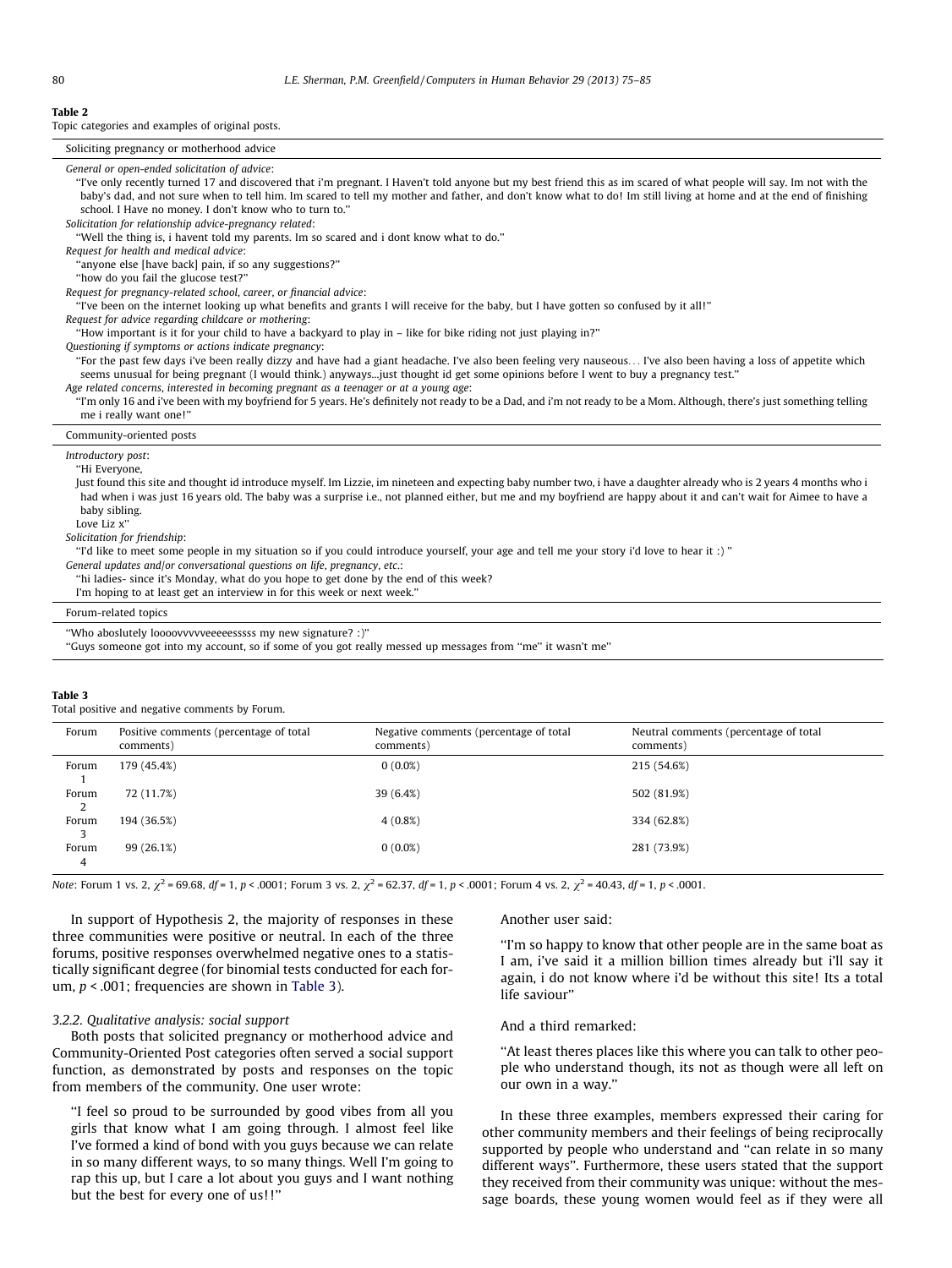alone. From these examples, it appears that message boards offer some members not only valuable support, but a unique form of support that they could not receive from other individuals. Below, we highlight ways that users solicited and provided emotional, instrumental, and informational support.

3.2.2.1. Emotional support. In the following post and selected responses, we see demonstrations of the four components of emotional support as originally defined by [House \(1981\)](#page-9-0): caring, empathy, love, and trust:

Original post: ''I wish my dad would grow up. He drinks everyday and not only that, sometimes he abuses his sleeping pills and takes them when he gets home from work (tonight was one of those nights). He acts like a complete a-hole to everyone...i shouldn't have to be afraid of my own father...but i always have been! I've never had a father, and it is becoming aparent that i never will. I wish he would just stop.''

Response 1: ''im sry you are having to go through that, i know what it feels like i was ALWAYS afraid of my dad, and he told me i should be afraid of him....you dont have much longer hun, hang in there! things will be soo different when you move out!''

Response 2: ''Yeah I grew up with a super abusive father so I got out quick ... I was suprised he remembered me on my bday to say the least. It is really sad you have to deal with all this!! {{{{HUGS}}}}''

Here we see that the original poster trusted her companions enough to reveal a deeply personal fear about her home life, her safety, and her father's wellbeing. Her trust was rewarded with similar confessions from other posters, who offered **empa**thy in the proffering of their own similar circumstances. The phrase ''I know what it feels like'' demonstrates that another participant empathized with the original poster by understanding and reflecting her emotional response. The phrases ''im sry you are having to go through that'' and ''It is really sad you have to deal with all this!!" show caring, while  ${({{\{HUGS\}}\})}$  shows love.

The community members also demonstrated **caring** through their interest in the wellbeing of other users:

Original post: ''Here is the pic of the tests. im gonna test with a different brand tomorrow and see what happens im trying not to get my hopes up''

Response 1: ''Hun tomorrow get the clearblue digital. It's one of the bests that you can get! But those ones do look mighty positive to me! Best of luck tomorrow morning! And let us know ASAP''

Response 2: ''They look positive to me also :) Can't wait to hear your results for tomorrow!!!!''

In this situation, the original poster was hoping to become pregnant and shared an image of her pregnancy tests with the other community members. The other users, understanding the original poster's desire, sent emotional support in the form of a smiling emoticon, " :)," and in wishes of good luck. Both participants in the thread also demonstrated **caring** by stating their desire to know the outcome of the original poster's situation.

This interest in the continued wellbeing of others was also demonstrated when users posted inquires about the status of other members. In one instance, a member started a thread with the words ''Where's Kaylee?'' which prompted an update from the member in question. Members were aware that others would be concerned if they disappeared from the site, as evidenced from another situation in which a user updated others on her activities:

## Subject: Checking in

Original post: ''Having twins and two year old is kind of hard! It is so stressful waking up at night! Then I had to do my taxes! Plus, my older son and the twins doctor appointments! It just has been a lot the last month! I am sorry if I made you guys worry! I am here and I still love all of you!''

In addition to demonstrating this user's understanding of the level of caring in the community, this post also contains an explicit offering of love, another key aspect of House's emotional support.

3.2.2.2. Informational support. Threads that began by soliciting pregnancy or motherhood advice almost always received some form of informational support.

Original post: ''i am just wondering if having diarrhea is a sign of being preggie. Sorry for being so gross but I've had bad diarrhea for about a week now and I have been throwing up and my ribs are really hurting. I am most likely just worrying...''

Response: ''I think constipation is more likely a pregnancy sign, which is the opposite of diarrhea! Pregnancy releases tons of new hormones it causes your bowels to move slower...But usually not faster! Hope you are feeling better!''

Here, the response is an example of informational support because the advice itself was helpful to the participant, rather than a means by which the participant could help herself.

Original post: ''I'm only 8 weeks, so i'm not supposed to be showing yet right? But I can't suck in my stomach anymore and I feel like someone cut my stomach open, inserted a cantalope, and sewed me back up without my knowledge or consent!''

Response: ''Nobody knew I was pregnant till I hit 7 or 8 months thats when I started showing and it happened over nite, but I couldnt suck in my tummy either when I was like 7 weeks''

In this example, the information provided by the commenter assured the original poster that her experience is normal. Here, as with many other threads, the community members were in a particularly good position to provide informational support because they had experienced pregnancy or parenting first-hand.

Informational support frequently appeared in threads requesting health and medical advice, but members also offered informational support on topics outside of pregnancy and parenting:

Subject: Question to the ladies that live in the states!! Original post: ''If someone calls YOU long distance, do they pay the bill or you?'' Response 1: ''Whoever makes the call is the one who pays'' Original poster: ''Thank you Kylie darling'' Response 2: ''yup-you can call collect where they pay, but they have to accept the call and the charges.''

In this example, a member directed her questions at users who possessed particular knowledge. As with one of the emotional support examples, above, members were willing to provide informational support on a topic outside of pregnancy and parenting.

3.2.2.3. Instrumental support. As there was no evidence to indicate that members ever met face-to-face, the ability to offer instrumental support was somewhat limited. Nonetheless, community members did engage in helpful behaviors in at least two distinct ways. Firstly, members frequently encouraged others to contact them directly through private message, or pm, to receive advice or support: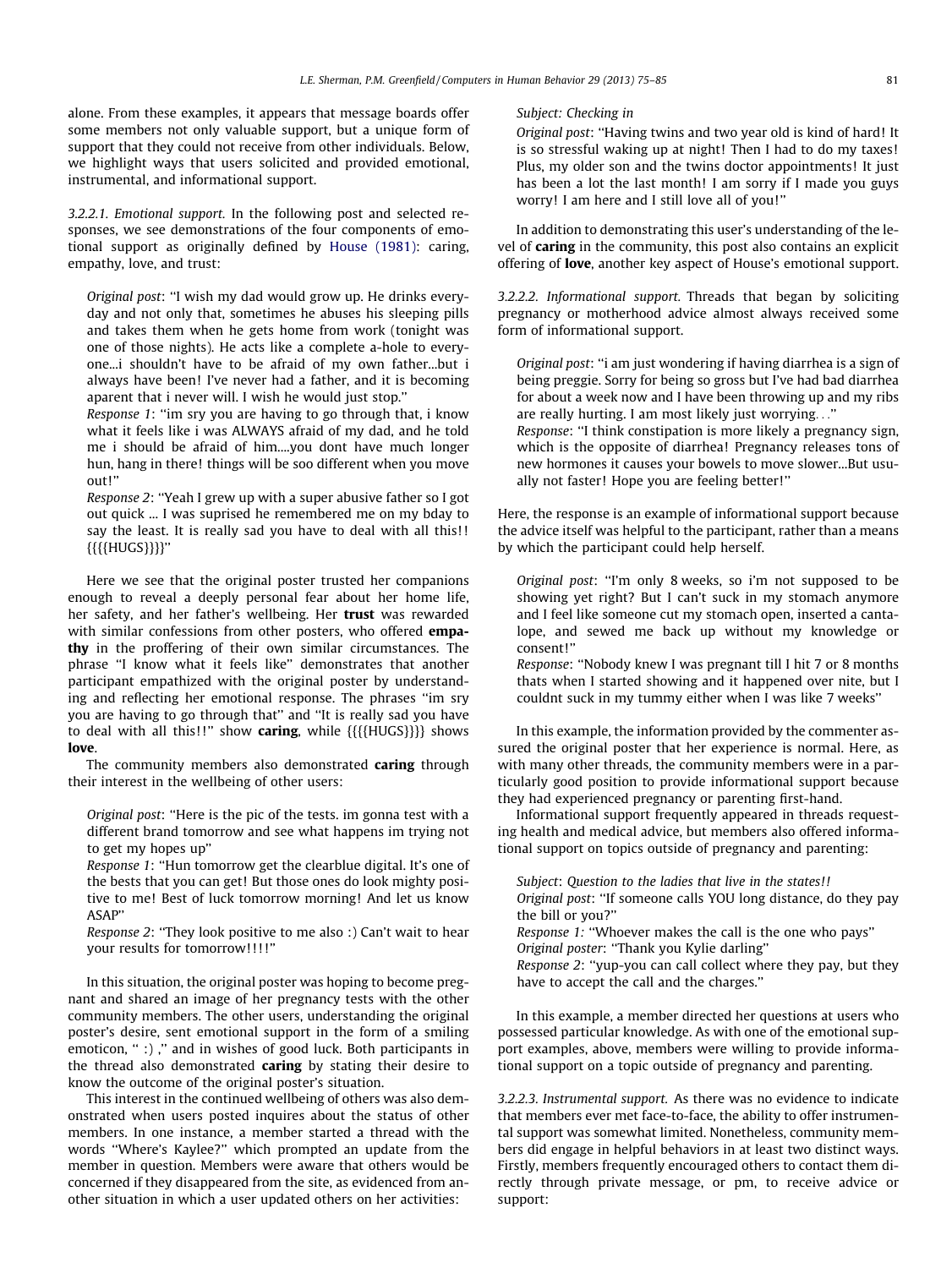<span id="page-7-0"></span>''Hiya, I'm Lauren. I am 19 and have a 7 month old baby boy. I was on this site when I was pregnant and the help and advice people gave me was really helpful. If anyone wants any help or advice then message me and i'll tell you my experience or advice''

''im 16 going on 17... im 10 weeks tomorrow and had a miscarriage in June this year so if anyone wants my address just pm me.''

In response to another member's post: " $(((HUGS))))$  I know exactly how you feel! My dad is the same, but he's into meth and stuff right now also. If you ever want to talk please feel free to PM me!''

As demonstrated here, members were willing to offer personal advice and support on pregnancy as well as other topics. The leap from the public forum to private messaging is an example of instrumental support because members made a commitment of additional time and energy to speak with another user one-onone. Posts to the public forum did not typically address one individual, and therefore held no expectation of a response from a specific member. By offering private support, members engaged in an instrumental behavior that could ultimately directly improve the wellbeing of a single individual.

While the offering or sharing of any material goods or offline services on the message boards was impossible, members also provided instrumental support in their making of ''signatures'' for each other. A signature, or ''siggy,'' is a custom message or image that automatically appears at the bottom of a user's post. Signatures frequently contained images of the member's child or ultrasound, favorite quotes, and animations, and could be created using ''signature maker'' programs. In the following exchange, two participants decided to make signatures for one another:

Original post: ''can one of you make me a siggy?'' Response 1: ''I could possibly be persuaded...'' Original poster: '' I do for you..you do for me... '' Response 1: ''Hahaha. Okay! PM me what pics you want and stuff and Ill start working on it.'' Original poster: ''You are the greatest! I [heart icon] you!''

Signatures were unique to each individual and required a commitment of time and effort to create. They were a source of admiration from other users and one of the only signifiers of status within the forums. The creation of a signature for another user was therefore an example of instrumental support as well as an opportunity for two individuals to connect one-on-one, as demonstrated in the quotation above.

## 3.3. Animosity, negative content, and ''fakers''

36.0% of responses contained explicit positively-framed content (compliments, offers of luck, best wishes, prayers, congratulations, or solidarity) and 63.4% of responses did not contain specific positive or negative content (though these ''neutral'' responses could nonetheless contribute to informational or instrumental support), leaving only 0.6% of responses with explicitly negative content in the three forums. While this percentage was quite small, negative responses did occasionally occur, usually in the form of namecalling or other insults. A particularly striking incident than contributed to feelings of animosity in the community was the appearance of a ''faker,'' or an individual who users determined was faking a pregnancy to participate. This situation occurred only once in our sample, but further examination revealed it to be an occasional occurrence on more than one of the forums. Forum members would "call out" a faker if they decided that the user's

story was too outrageous, she mixed up her story, or if they discovered that an ultrasound picture was taken from another source (e.g., Google Images). While it was impossible for us to determine with confidence whether these users were indeed faking their pregnancy status, members of the communities felt strongly that this was the case. In the incident from our sample, a so-called ''faker'' tried to contribute to a conversation and was met with a barrage of comments:

''Faker, faker, faker...... omg ur so full of crap...... trailer trash lol ur funny''

## ''F.A.K.E.R.F.A.K.E.R.F.A.K.E.R.F.A.K.E.R.F .A.K.E.R.F.A.K.E.R.F.A.K.E.R''

''I thought u were in jail. stick to a story, my god''

The ''faker'' incidents demonstrate a number of important features about the teen pregnancy communities. Firstly, while users considered the environment to be safe and supportive and were free with their expressions of positive sentiment to other members, they would occasionally resort to insulting or attacking other users; in other words, the communities were not free of all negative content. The particular animosity towards ''fakers'' also demonstrates that members felt strongly about their identity as mothers or mother-to-be, and were angered by others co-opting this identity in an attempt to fit in. Furthermore, the incidents demonstrated that at least a few individuals wanted to participate in the community despite not being pregnant, and went to some lengths to attempt to be involved.

## 3.4. Medical advice: potential for the dissemination of false or misleading information

One concern about online forums is that users may offer unsound medical advice. Indeed, a small number of threads contained at least one false medical statement or instance of unsound advice. Consider the following example, which claims that sperm contain oxytocin and therefore could induce labor:

''The only guaranteed way ive been told of getting labor to come on is to have sex. Apparently spurm has the same hormone in it as the medicine & drips they induce you with, oxytocin i think it is.''

Instances where the offered medical advice was inaccurate due to omission or blanket statements occurred as well. For example, a post that claimed that the pill was the contraception ''to be on'' may have been appropriate advice from a doctor familiar with the patient's situation, but was inappropriate without any additional background or familiarity with the user. Another response claimed that pre-ejaculate does not contain sperm and cannot cause pregnancy, which may be true in some but not all cases.

## 3.5. Forum 2: when pregnant teens and teen mothers are in the minority

As described above, Forum 2 differed significantly from the other forums in demographic makeup. Quantitatively, Forum 2 also contained significantly more negative responses and fewer positive responses than the other forums, as demonstrated in [Table 3.](#page-5-0) These results provide support for Hypothesis 3: When teen pregnancy and motherhood are the norms in a discussion board, there is more positive support and fewer negative reactions.

In accord with Hypothesis 3, the community was not united by the pregnancy experience and therefore had diverse opinions about pregnancy. As a consequence, members often made explicitly negative comments when the topic of pregnancy or sex before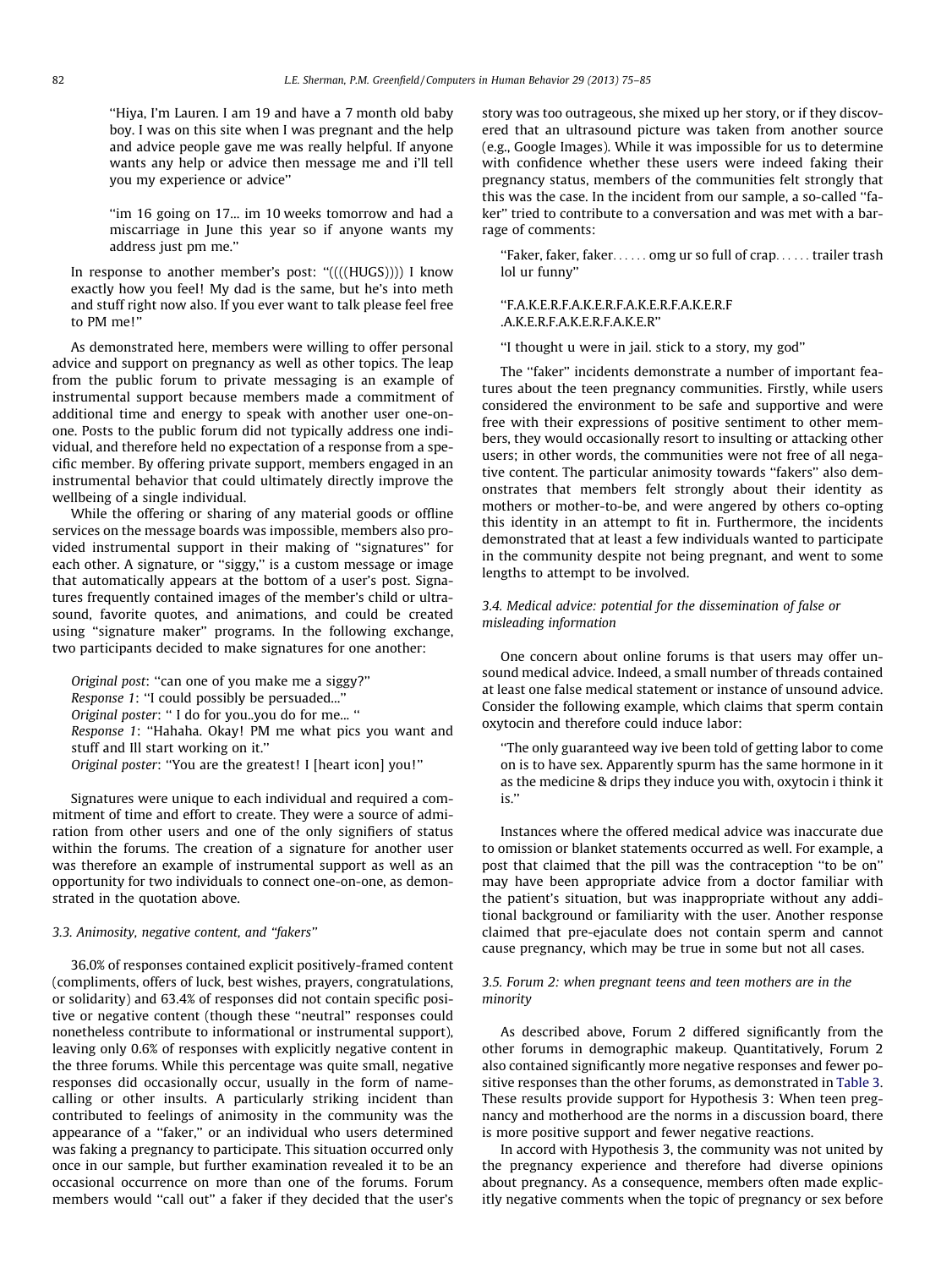marriage arose. In one incident, a young woman was called a ''whore'' for becoming pregnant at a young age. Another young woman was admonished that her boyfriend should have ''put something on it'' before they engaged in sexual intercourse. While not all users resorted to name-calling or belittling the pregnant participants, many users individually expressed their beliefs that teen pregnancy was a poor choice:

"[Teen pregnancy is] stupid, why waste your life? You should think about yourself first then when your older you can have children.''

''Well, I personally don't see it as a very good thing that so many teens are getting pregnant. I think a lot of them are just immature children that are unprepared to take on the responsibility of caring for a baby. A lot them just seem to want the pleasure of sex for a while, but don't understand the long term consequences.''

Ultimately, in Forum 2, there was no assumption that teen pregnancy was an acceptable life choice or experience. This contempt for teen pregnancy was not present in the posts sampled from the other message boards; indeed, as demonstrated above, users in other forums expressed positive emotions about pregnancy and were glad to have the opportunity to grow close with other pregnant and mothering teens.

### 4. Implications and conclusions

## 4.1. Social support in online communities for pregnant adolescents and adolescent mothers

In support of Hypothesis 1, the majority of posts within Forums 1, 3, and 4 were classified as ''Community-Oriented,'' and contained content demonstrating that the original poster was maintaining or wished to maintain contact with other members of the board. The desire to maintain continuity and permanence in a supportive network is in accord with the findings that a sense of permanence in social networks is an important predictor of adolescent mothers' psychological wellbeing over time [\(Boyce et al.,](#page-9-0) [1985\)](#page-9-0) and that close friends are linked to wellbeing in adolescence more generally ([Waldrip et al., 2008\)](#page-10-0).

In line with Hypothesis 2, both community-oriented threads and threads soliciting pregnancy or motherhood advice contained a significantly high ratio of positive to negative responses, providing ample opportunity for the provision of various forms of support. The low incidence of negative responses is in line with previous examinations of online support groups ([van Uden-Kraan](#page-10-0) [et al., 2008\)](#page-10-0). As demonstrated above, emotional, informational, and instrumental support occurred throughout the three forums in which teen motherhood was the norm, despite the fact that participants did not appear to ever meet face to face. Furthermore, users explicitly stated that not only were the message boards a source for friendship-building and understanding, but that they were also a unique source of support, unavailable from any other source. In this way, online teen pregnancy communities serve a similar function to other online communities for adolescents who are isolated from peers with similar backgrounds, such as health support communities for teens suffering from chronic disease ([Johnson et al., 2001; Ravert et al., 2004; Suzuki & Beale, 2006\)](#page-9-0). Given that some teens had not yet told friends, family, or significant others about their pregnancy, the communities functioned similarly to pro-anorexia [\(Csipke & Horne, 2007; Custers & Van den](#page-9-0) [Bulck, 2009; Eichhorn, 2008; Fox, Ward, & O'Rourke, 2005; Mulv](#page-9-0)[een & Hepworth, 2006](#page-9-0)) or self-injury [\(Whitlock et al., 2006\)](#page-10-0) communities in that they offered space for teens to discuss secrets they did not wish to share with others.

Our results suggest that online teen pregnancy communities serve an important positive role in the lives of the young women that utilize them. While previous research demonstrates that peer relationships are not always linked to positive outcomes ([Sgarbossa & Ford-Gilboe, 2004; Thompson, 1986; Thompson &](#page-10-0) [Peebles-Wilkins, 1992\)](#page-10-0), this study indicates that the peer's personal experience with pregnancy and her consequent provision of positive support are important factors in promoting wellbeing. In line with previous clinical interventions [\(Dunham et al., 1998;](#page-9-0) [Kauppi & Garg, 2009](#page-9-0)), our results suggest that encouraging young women to become involved in online support communities could potentially improve their wellbeing.

## 4.2. Negative experiences

While the forums functioned as supportive communities for their members, participation involved negative experiences as well. Insults and name-calling were rare but did occur. Negatively-valenced comments, while less frequent, may have had greater and more far-reaching effects on overall wellbeing and levels of psychological distress than positive ones ([Finch, Okun, Pool,](#page-9-0) [& Ruehlman, 1999; Newsom, Nishishiba, Morgan, & Rock, 2003;](#page-9-0) [Schuster, Kessler, & Aseltine, 1990; Taylor, 1991\)](#page-9-0).

Another potential concern related to these communities is the distribution of unsound or misleading medical advice. Much like other health forums, teen pregnancy message boards can serve as an anonymous environment for teens to ask sensitive questions. Online message boards can provide a resource for teens who may be too reluctant to ask their parents or health practitioner about sexuality-related concerns [\(Suzuki & Calzo, 2004\)](#page-10-0). Unfortunately, users also run the risk of receiving responses that are incomplete or medically unsound. While only a small minority of posts contained unsound medical advice, this advice was continually visible to other members and the misinformation could easily have spread to more than just the intended recipient. The spread of misinformation in online communities, particularly in health-related support groups, has been identified as a negative consequence of community participation in previous research ([Barak & Grohol,](#page-9-0) [2011; Barak et al., 2008\)](#page-9-0). Our results support the notion that misinformation in online health communities is a somewhat uncommon but nonetheless persistent issue.

Finally, while the communities serve as safe and supportive havens for adolescents who are already experiencing pregnancy, their existence may normalize or even glamorize teen pregnancy for other young women. The Internet's ability to bring strangers with common interests together can be a positive force. However, it also raises awareness and even leads to dangerous subcultures, such as pro-anorexia communities ([Fox et al., 2005\)](#page-9-0) or suicide pact communities [\(Naito, 2007](#page-10-0)). Media or scientific attention on these communities may exacerbate the problem, exposing individuals to a subculture that they otherwise may never have discovered [\(Naito,](#page-10-0) [2007](#page-10-0)). While it is difficult to measure the influence of these communities on non-pregnant readers, some users expressed a desire to become pregnant at a young age, while others may have created a fake identity in order to participate (Section [3.3\)](#page-7-0). If indeed community members faked a pregnant identity, this suggests a direct relationship between knowledge of the communities and desire to appear pregnant. The ''faker'' incident provides a compelling example of how online communities for marginalized individuals could make the marginalizing experience appear desirable to outsiders.

#### 4.3. Forum 2: a more typical adolescent response?

In accord with Hypothesis 3, negatively-valenced feedback was more prevalent in Forum 2 than in the other three forums. Forum 2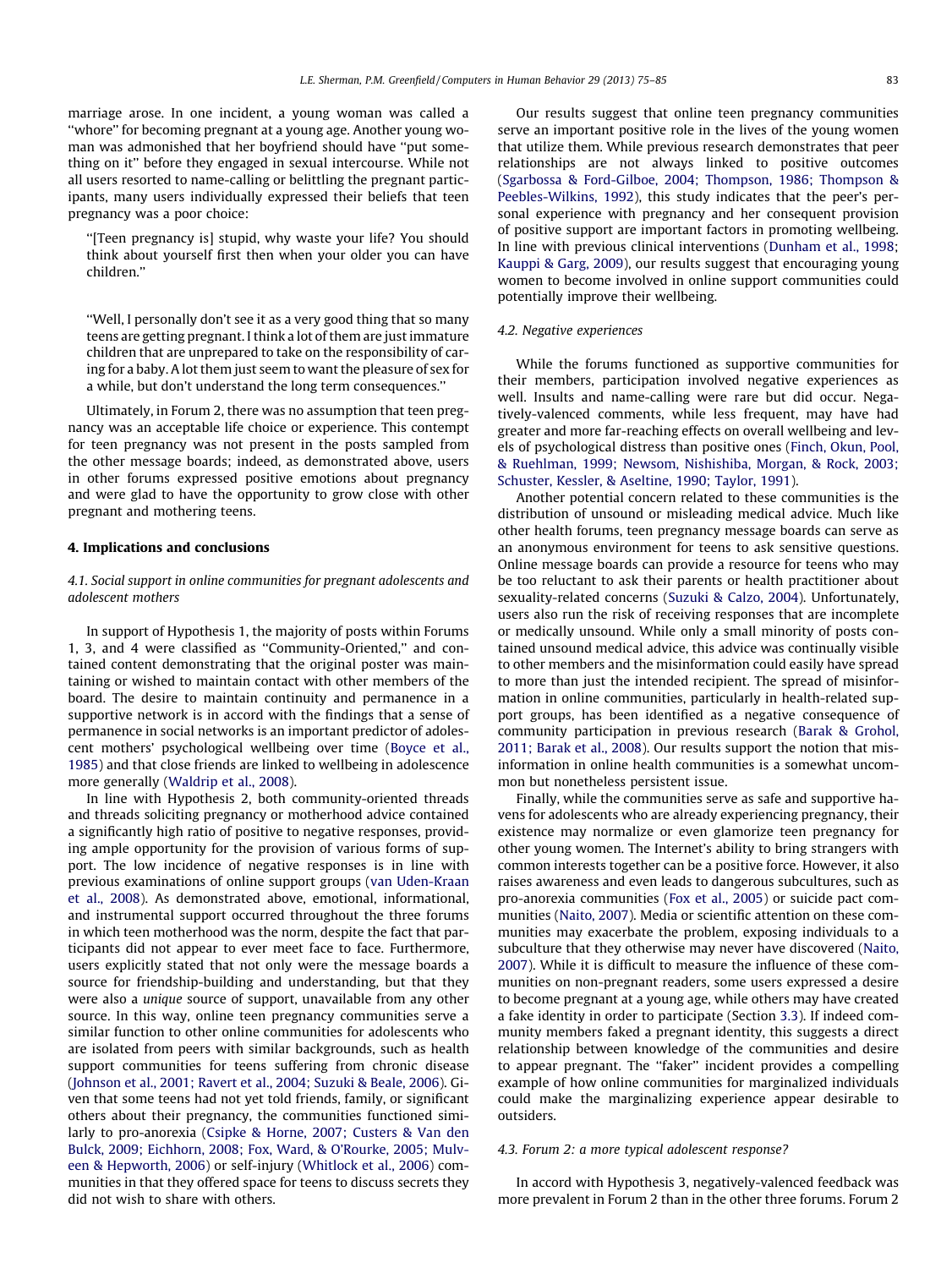<span id="page-9-0"></span>contained many male participants, and the majority of users were neither mothers, mothers-to-be, fathers, nor fathers-to-be. In this way, Forum 2 differed significantly from the other forums and more closely resembled the types of peers a pregnant adolescent or adolescent mother might encounter in school or in her hometown. Forum 2 participants were less sympathetic towards pregnancy, less likely to offer explicitly positive comments, and more likely to engage in insults or name-calling. Multiple participants stated explicitly that they felt teen pregnancy was a poor choice and reflected badly upon the mother; on one occasion a pregnant teen was likened to a prostitute. These responses are typical of adolescent nonparents (Herrman, 2008), suggesting the discourse in Forum 2, like the demographic breakdown, may have more closely resembled a typical peer group for a young mother or pregnant adolescent. Furthermore, perhaps as a result of the online disinhibition effect [\(Suler, 2004\)](#page-10-0), participants in Forum 2 may have made disparaging or insulting comments online that they would not have made in the presence of a pregnant or parenting teen in day-to-day life. Thus, some online environments might be more unwelcome for a young mother than other daily environments she might encounter.

The atmosphere of Forum 2 demonstrates that young women must carefully choose an online community. While the topic of Forum 2 was teen pregnancy and motherhood, the conversation therein was less supportive and occasionally downright hostile towards pregnant teens and teen mothers. Our results suggest that peers with little or no direct experience with teen pregnancy may not contribute effective social support to pregnant or mothering peers and may instead decrease the wellbeing of a young mother or mother-to-be, in line with previous research that finds peer relationships are related to increased psychological distress among adolescent mothers ([Thompson, 1986; Thompson & Pee](#page-10-0)[bles-Wilkins, 1992\)](#page-10-0).

#### 4.4. Future directions

Our results demonstrate that, despite some negative consequences, online communities for pregnant adolescents and adolescent mothers are largely supportive environments, provided that these communities are populated by other young mothers or mothers-to-be. These results suggest that the inconsistent relationship between peer support and the wellbeing of adolescent mothers demonstrated in previous literature may be clarified by the consideration of peers' direct relationship with pregnancy. The opportunity to connect with peers who are also experiencing or have experienced a pregnancy leads to feelings of support and likely increases the overall wellbeing of a young mother or mother-to-be.

Because social support is related not only to increased wellbeing for adolescents [\(Whitlock et al., 2006\)](#page-10-0) but also to better pregnancy outcomes and improved fetal growth (for a review, see Hoffman & Hatch, 1996), participation in supportive online communities could be a positive force for pregnant mothers and mothers-to-be who feel isolated from peers. To further explore this relationship, a logical next step would involve interviewing participants, perhaps at various points throughout pregnancy and early motherhood in order to further ascertain the role of online communities in mediating social relationships and to better understand their role in contributing to young women's wellbeing. Furthermore, future research in the area of social support and adolescent pregnancy outcomes should assess the specific nature of friendships and peer relationships, considering that friends who have experienced or are experiencing a pregnancy may contribute a unique form of support to these young women.

## Acknowledgements

The authors wish to thank the Children's Digital Media Center@Los Angeles, the Greenfield Lab Group, and the members of the Spring 2011 Media and Human Development seminar for valuable discussion and feedback. Special thanks to Lianna Galadjian for assistance in data coding and organization, to Angie Shu-Sha Guan for advice regarding the theoretical framework for the qualitative analysis, and to Dr. Jennifer Ma for considerable guidance in the development of this project.

#### References

- Barak, A., Boniel-Nissim, M., & Suler, J. (2008). Fostering empowerment in online support groups. Computers in Human Behavior, 24, 1867–1883.
- Barak, A., & Grohol, J. M. (2011). Current and future trends in Internet-supported mental health interventions. Journal of Technology in Human Services, 29, 155–196.
- Bartlett, Y. K., & Coulson, N. S. (2011). An investigation into the empowerment effects of using online support groups and how this affects doctor/patient communication. Patient Education and Counseling, 83, 113–119.
- Boyce, W. T., Schaeffer, C., & Uitti, C. (1985). Permanence and change: Psychosocial factors in the outcome of adolescent pregnancy. Social Science and Medicine, 21, 279–287.
- Braithwaite, D. O., Waldron, V. R., & Finn, J. (1999). Communication of social support in computer-mediated groups for people with disabilities. Health Communication, 11, 123–151.
- Brooks-Gunn, F. F., & Furstenberg, J. Jr., (1986). The children of adolescent mothers: Physical, academic, and psychological outcomes. Developmental Review, 6, 224–251.
- Brown, B. (2004). Adolescents' relationships with peers. In R. Lerner & L. Steinberg (Eds.), Handbook of adolescent psychology (2nd ed., pp. 363–394). New York: Wiley.
- Csipke, E., & Horne, O. (2007). Pro-eating disorder websites: Users' opinions. European Eating Disorders Review, 15, 196–206.
- Custers, K., & Van den Bulck, J. (2009). Viewerships of pro-anorexia websites in seventh, ninth, and eleventh graders. European Eating Disorders Review, 17, 214–219.
- Dunham, P. J., Hurshman, A., Litwin, E., Gusella, J., Ellsworth, C., & Dodd, P. W. (1998). Computer-mediated social support: Single young mothers as a model system. American Journal of Community Psychology, 26, 281–306.
- Eichhorn, K. C. (2008). Soliciting and providing social support over the Internet: An investigation of online eating disorder support groups. Journal of Computer-Mediated Communication, 14, 67–78.
- Elwell, L., Grogan, S., & Coulson, N. S. (2011). Adolescents living with cancer: The role of computer-mediated support groups. Journal of Health Psychology, 16(2), 236–248.
- Finch, J. F., Okun, M. A., Pool, G. J., & Ruehlman, L. S. (1999). A comparison of the influence of conflictual and supportive social interactions on psychological distress. Journal of Personality, 67, 581–622.
- Fox, N., Ward, K., & O'Rourke, A. (2005). Pro-anorexia, weight-loss drugs, and the internet: An 'anti-recovery' explanatory model of anorexia. Sociology of Health and Illness, 27(7), 944–971.
- Gross, E. F. (2004). Adolescent Internet use: What we expect, what teens report. Applied Developmental Psychology, 25, 633–649.
- Herrman, J. W. (2008). Adolescent perceptions of teen births. Journal of Obstetric, Gynecologic, & Neonatal Nursing, 37, 42–50.
- Hoffman, S., & Hatch, M. C. (1996). Stress, social support and pregnancy outcome: A reassessment based on recent research. Pediatric and Perinatal Epidemiology, 10(4), 380–405.
- House, J. S. (1981). Work stress and social support. Reading, MA: Addison Wesley.
- Hurd, N. M., & Zimmerman, M. A. (2010). Natural mentoring relationships among adolescent mothers: A study of resilience. Journal of Research on Adolescence, 20(3), 789–809.
- Johnson, K. B., Ravert, R. D., & Everton, A. (2001). Hopkins teen central: Assessment of an internet-based support system for children with cystic fibrosis. Pediatrics, 107(2), 1–8.
- Kauppi, C., & Garg, R. (2009). Development of cybermoms: A computer-mediated peer support group to address the needs of young mothers. Currents: Scholarship in the Human Services, 7(2). Retrieved from <http://currents.synergiesprairies. ca/currents/index.php/currents/article/view/25>.
- Kissman, K., & Shapiro, J. (1990). The composites of social support and well-being among adolescent mothers. International Journal of Adolescence and Youth, 2, 165–173.
- Ma, C. Q., & Huebner, E. S. (2008). Attachment relationships and adolescents' life satisfaction: Some relationships matter more to girls than boys. Psychology in the Schools, 45, 177–190.
- Meier, A., Lyons, E. J., Frydman, G., Forlenza, M., & Rimer, B. K. (2007). How cancer survivors provide support on cancer-related internet mailing lists. Journal of Medical Internet Research, 9(2).